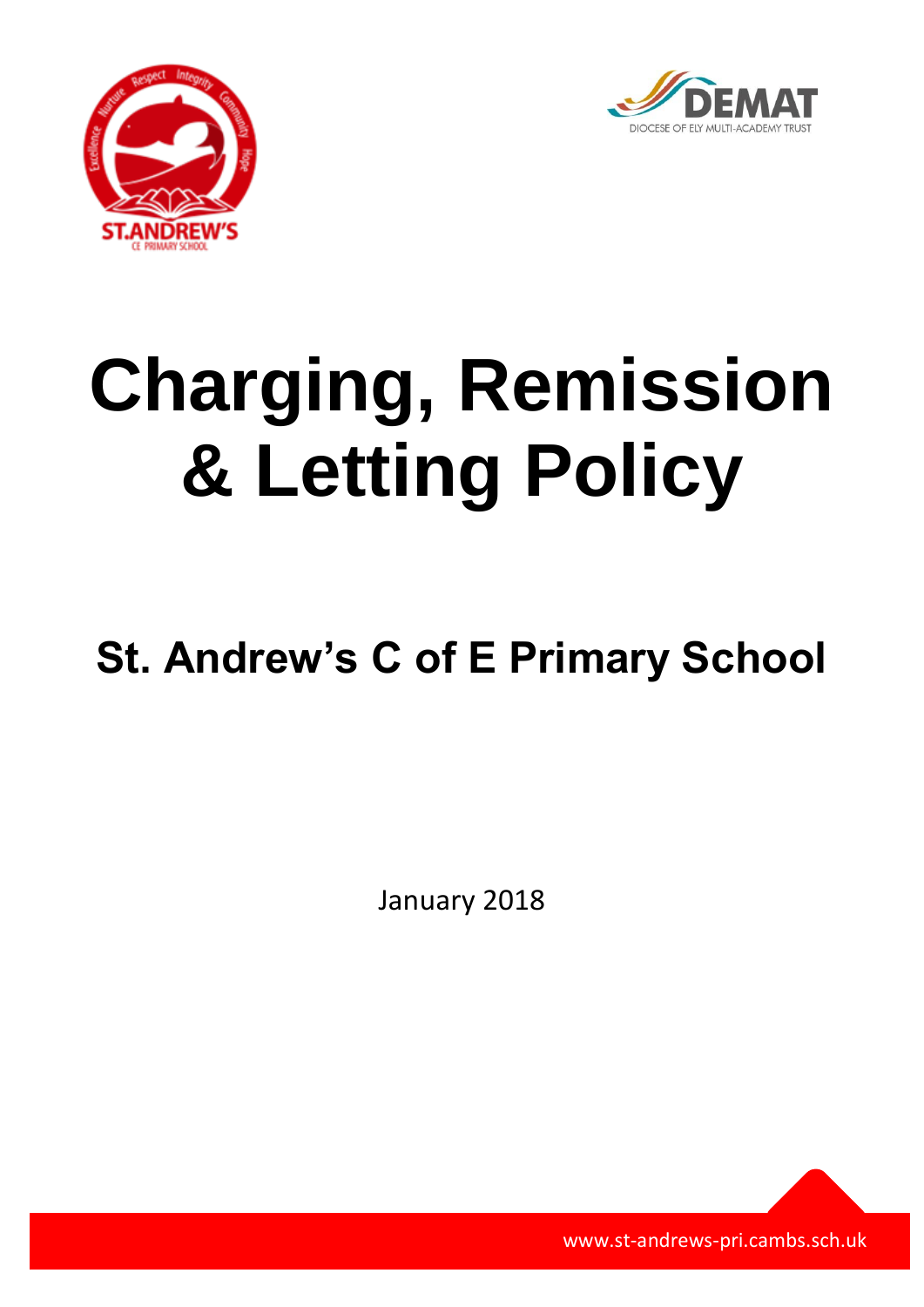# **St Andrew's CE Primary School Charging Remissions & Lettings Policy**

#### **Philosophy**

DEMAT and St Andrew's CE Primary School recognise the valuable contribution that the wide range of additional activities, including trips, clubs and residential experiences can make towards pupils' education. We aim to promote and provide such activities as part of a broad and balanced curriculum for the pupils of the school and as additional optional activities.

We believe that all our pupils should have an equal opportunity to benefit from school activities and visits (curricular and extra curricular) independent of their parents'/carers' financial means. This policy describes how we will do our best to ensure a good range of visits and activities is offered and, at the same time, try to minimise the financial barriers which may prevent some pupils taking full advantage of the opportunities.

#### **1. Purpose**

We aim to provide a broad, balanced curriculum for pupils within our care. However, it is recognised that many educationally valuable activities have been, and will continue to be, dependent on financial contributions from parents. Without that financial support the school would find it impossible to maintain the quality and breadth of educational experiences provided for pupils.

Guidance from DFE- OCT 14

#### **2. Responsibilities**

The Local Governing Body, in consultation with the Headteacher, is responsible for the implementation of the charging policy and the determination of any individual case arising from the implementation of this policy.

#### **3. We will make a charge for:**

#### **3.1 Day and part day educational visits**

For visits during school time the Headteacher will invite voluntary contributions from parents/carers to meet the cost of the visit. Every effort will be made to keep these costs reasonable. However, where voluntary contributions are insufficient to cover the costs involved, the visit or activity may be cancelled. Pupils will not be treated differently according to whether or not their parents have made any contribution.

#### **3.2 Residential visits**

Parents will be charged for the full cost of the visit including travel, board and lodging, materials, equipment, tuition, entrance fees and insurance.

#### **3.3 Instrumental music tuition**

The school levies charges in respect of individual music tuition, and group music tuition, if the teaching is not an essential part of the National Curriculum.

#### **3.4 School Dinners**

A charge will be made for school meals, except in cases where a child's entitlement to Free School Meals has been confirmed. There is an expectation that school dinners will be paid for in advance. At the Headteacher's discretion pupils may, in extenuating circumstances, continue to be provided with school meals for maximum of 3 days after their credit has run out so as to give parents/carers a period of grace during which to effect payment.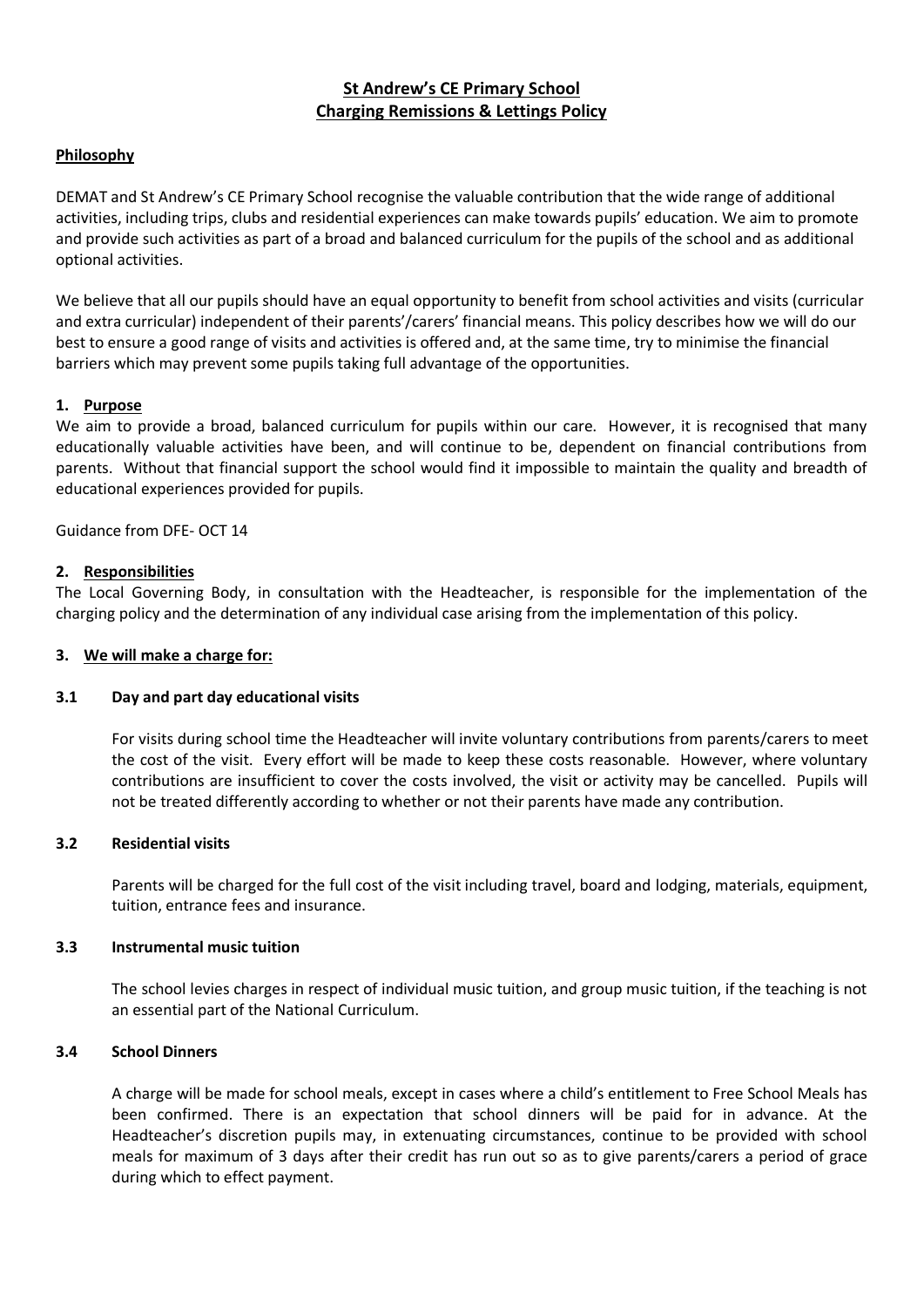#### **3.5 Materials and equipment**

No charge is made for materials and equipment used in curriculum time. However, where parents would like to possess the finished article, the school reserves the right to make a small charge for the materials used.

#### **3.6 Breakages and damages**

The Local Governing Body will require parents to pay for the cost of damage caused by a pupil's behaviour (eg breakage of a window, damage to furniture). This also applies to lost, damaged or defaced textbooks.

#### **3.7 Lettings**

The school will make its facilities available to outside users at a charge of at least the cost of providing the facilities (see below)

#### **3.8 Other charges**

The Headteacher or The Local Governing Body may levy charges for miscellaneous services up to the cost of providing such services, e.g. for providing a copy of an OFSTED report.

#### **4. Calculating Charges**

When charges are made for any activity, whether during or outside the school day, they will be based on the actual costs incurred, divided by the total number of pupils participating. There will be no levy on those who can pay to support those who cannot.

#### **5. Remissions**

In circumstances of family hardship that makes it difficult for pupils to take part in particular activities for which a charge is made or where parents are in receipt of family credit or income support, the school will invite parents to apply in confidence for the remission of charges in part or in full. Authorisation of remissions will be made by the Headteacher and will be at his/her complete discretion but subject to guidance, if any, by the Local Governing Body. This may involve the school applying for financial support for such activities for any one of a number of local trusts.

#### **6. Arrangements for monitoring and evaluation**

This policy will be reviewed annually by the Local Governing Body and may be amended as appropriate. Any eventuality not covered by this policy will be considered by the Headteacher and the Local Governing Body and a decision made in line with the LEA Policy of Charging.

#### **7. Letting of School Premises**

- **7.1** Persons wishing to hire part of the school premises should apply to the Headteacher using Form EDN 9 available from the School Office. This form will be kept in school.
- **7.2** When such an application is made, the hirer should be given a copy of form EDN 10 explaining the conditions of hire and be notified of the current charges for hire. A list of current charges is attached.
- **7.3** A note of each letting should be kept in the Office diary.
- **7.4** Immediately following a letting, an invoice will be sent to the hirer for payment.
- **7.5** The areas of the School available for hire are the Main Hall, Small Hall and Field.
- **7.6** Smoking is not allowed on the School Premises.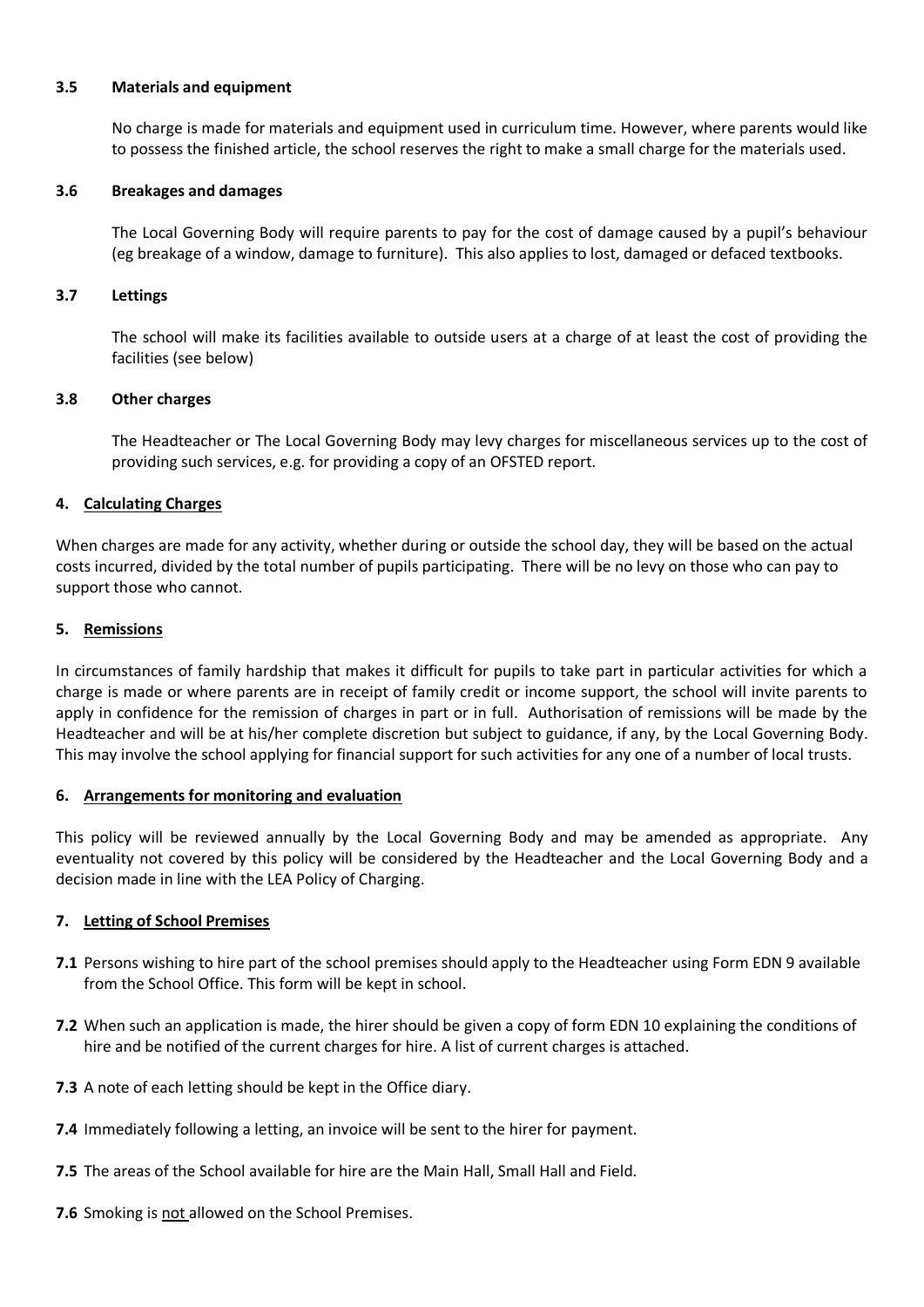- **7.7** Lettings are only to be until midnight.
- **7.8** The Governors reserve the right to refuse applications for lettings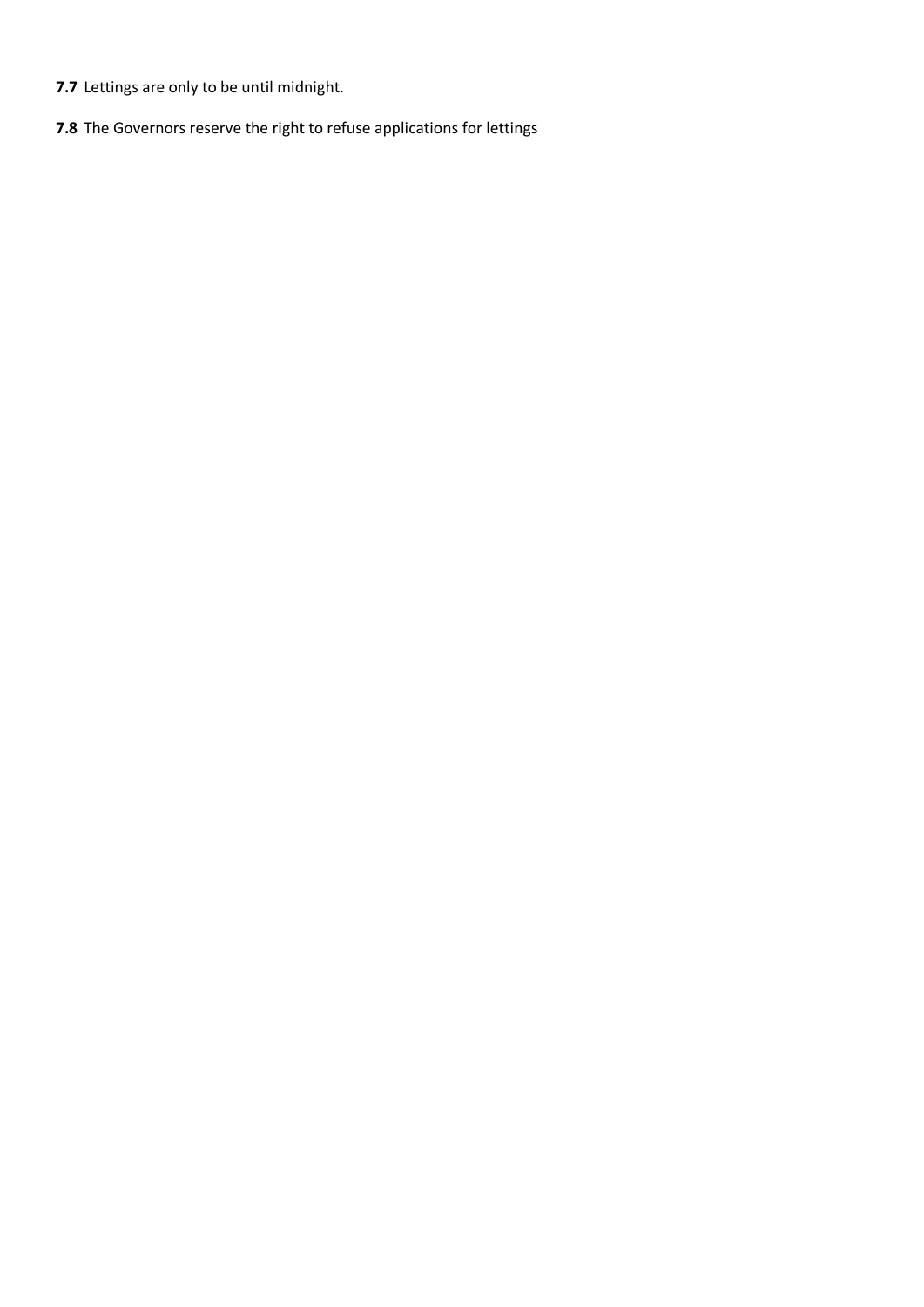# **LETTING OF EDUCATIONAL PREMISES**

**General Conditions** (other than regulations as formulated by individual Governing Bodies)

- 1. Application for the letting of school premises shall be made to the Head/Business Manager.
- 2. During the Christmas, Easter and Summer holiday periods lettings may be refused in order that cleaning, redecoration and other essential work be carried out.
- 3. A charge for the hiring of the premises may be made unless 14 days' notice of any cancellation of a letting is given in writing to the Headteacher. In addition a Caretaker's fee will be charged when notice of cancellation is given after 6 p.m. on the previous day in the case of lettings on weekday evenings and after 6 p.m. on Thursday in the case of weekend lettings, provided that the Caretaker has no other lettings to perform during the time the cancelled letting was due to have taken place.
- 4. Persons hiring the premises or grounds will be held responsible for any damage to buildings, furniture or other property, and a claim for the repair or replacement of such buildings, furniture or other property will be made.
- 5. IF ANY ADDITIONAL EXPENSE IS INCURRED IN THE REMOVAL AND REPLACEMENT OF FURNITURE OR ANY EXCEPTIONAL CLEANING BECOMES NECESSARY IN CONSEQUENCE OF THE USE OF THE PREMISES, THE PERSONS HIRING THE BUILDING WILL BE RESPONSIBLE FOR ANY SUCH EXPENSE.
- 6. The Committee cannot accept responsibility for any loss, damage or accidents occurring during occupation of the premises, and particular attention is drawn to the observation of the safety regulations e.g. fire exits must not be locked. Persons hiring the premises for public dances may well be advised to arrange for the attendance of a policeman, but the Committee will not be responsible for any expenses in this connection.
- 7. The Committee does not seek in paragraphs 4 and 6 above to absolve itself or any employees from liability as owners/occupiers of the premises but in view of the indemnity given by the hirer consideration should be given to the advisability of obtaining third-party insurance cover.

### **Use of Kitchen and Dining Hall**

- 8. Where other facilities (e.g. evening canteen kitchens) are available, school meals premises should not, if possible, be used.
- 9. A member of the kitchen staff should be on duty for the full period that the premises are open and the hirer will be charged for his/her services. The duties of the kitchen employees are to be supervisory only and to ensure the correct use of the kitchen and equipment.
- 10. When the kitchen and dining hall are used they must be left clean and in good order.
- 11. Cutlery, crockery, linen and all cleaning materials are to be supplied by the hirer. (No school meals utensils or cleaning materials may be used).